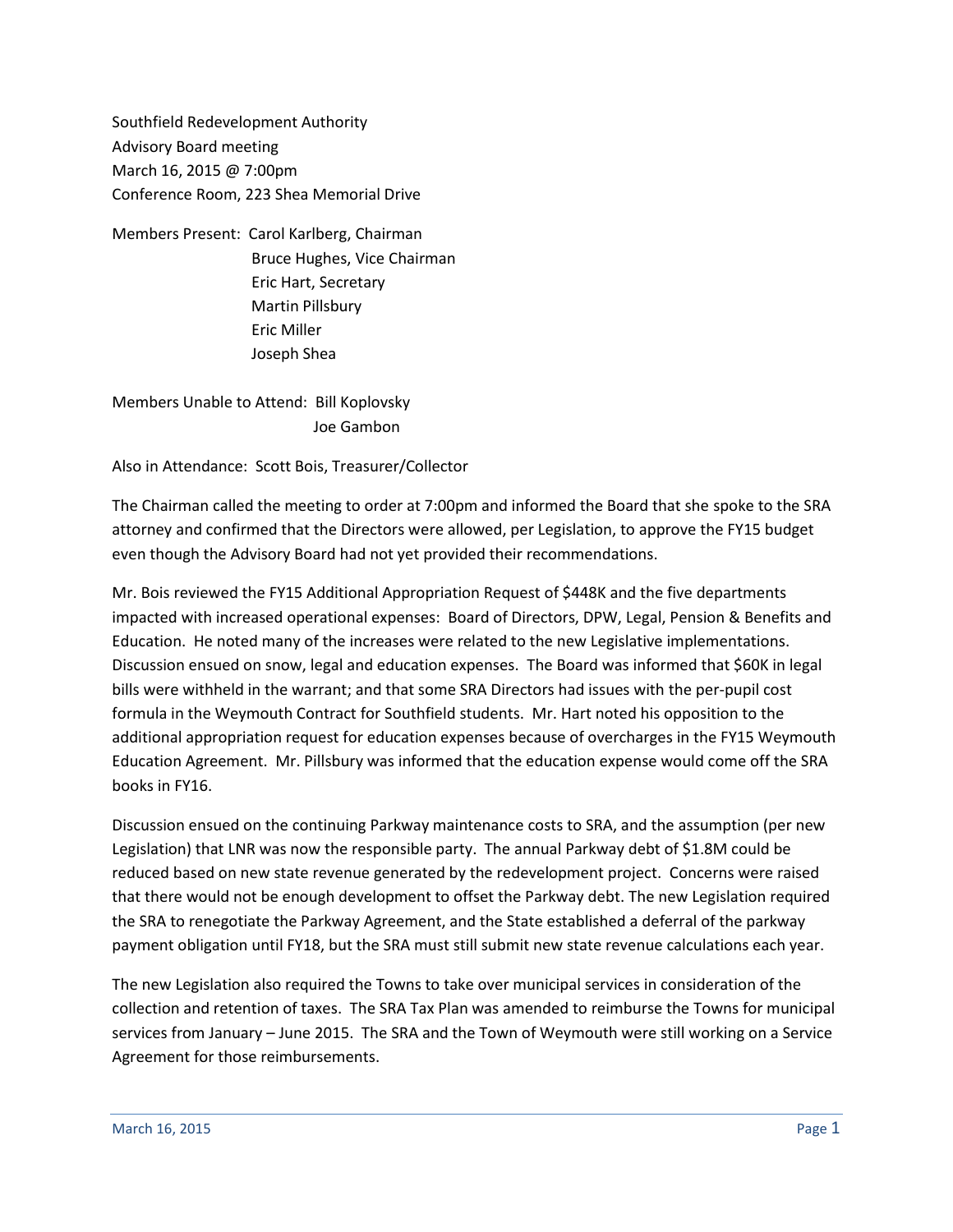The Treasurer reviewed the Infrastructure Bond, an approximate \$1M annual obligation, with revenue coming from tax pledges and a Special Assessment for any shortfall. Currently the Special Assessment only included parcels owned by the Master Developer. Beginning in FY16 the Towns would collect Southfield taxes and remit to the SRA a percentage as pledged tax revenue toward the Bond, as well as monies collected from the Special Assessment for the remaining balance.

The Board was informed that this year's tax levy was \$200K less than last year; the commercial tax rate would drop from \$30.73 to \$22.12 and the residential rate from \$13.47 to \$11.39. Mr. Shea was informed that DOR certification of the SRA tax rate was still pending, so the 3<sup>rd</sup> and 4<sup>th</sup> quarter tax bills would be mailed together in April with payment due in May.

Discussion ensued on the factors revolving around the FY16 Southfield Tax Rate, which could differ in each of the three Host Communities based upon their valuations and tax classifications. Mr. Hart questioned whether the Towns' existing accounting systems could handle a program to calculate an additional tax rate onto Southfield property bills. Mr. Shea suggested that the three Towns have regular meetings with DOR to make sure there were no problems.

The Treasurer reviewed the FY15 Revenue Sources, noted a reserve of \$291K, required by the State as part of previous Parkway debt obligation, was expected to be refunded and utilized as FY15 revenue. Mr. Bois recommended that \$324K be appropriated from free cash to restore the Stabilization Fund.

The Board was informed that after June 30, 2015 the SRA would still be a water/sewer district, with Planning, Debt and DOR obligations. Mr. Pillsbury was informed that Stormwater management was part of the DPW Budget, and that there were no changes to the FY15 water/sewer budget except for allocations within the Budget (as per DOR) to include salaries and allocations for management of the Enterprise Fund.

Further discussion ensued on the new Legislation and the need to clarify if all obligations were met and the Legislation in effect; otherwise a completely different FY16 Budget must be prepared.

It was noted that the SRA paid on average over \$21 per unit of water to the Town of Weymouth and that the Weymouth Agreement would expire at the end of FY16. It was recommended to renegotiate the water supply cost, which could further assist in reducing rates. Discussion ensued on unaccounted water flow (approximately \$30K) in the old NAVY infrastructure (LNR property), and unpaid outstanding water bills totaling approximately \$100K. There were additional unresolved issues with LNR/Starwood that still needed to be addressed.

**VOTED: Motion of Joseph Shea, seconded by Martin Pillsbury, to acknowledge that the Advisory Board reviewed and recommended approval the FY15 Supplemental Budget 5-1 vote Hart opposed**

In other business, Mr. Shea requested a discussion of LNR mitigation payments due to the Towns on the next agenda; the Towns will need those funds to help with the transition costs.